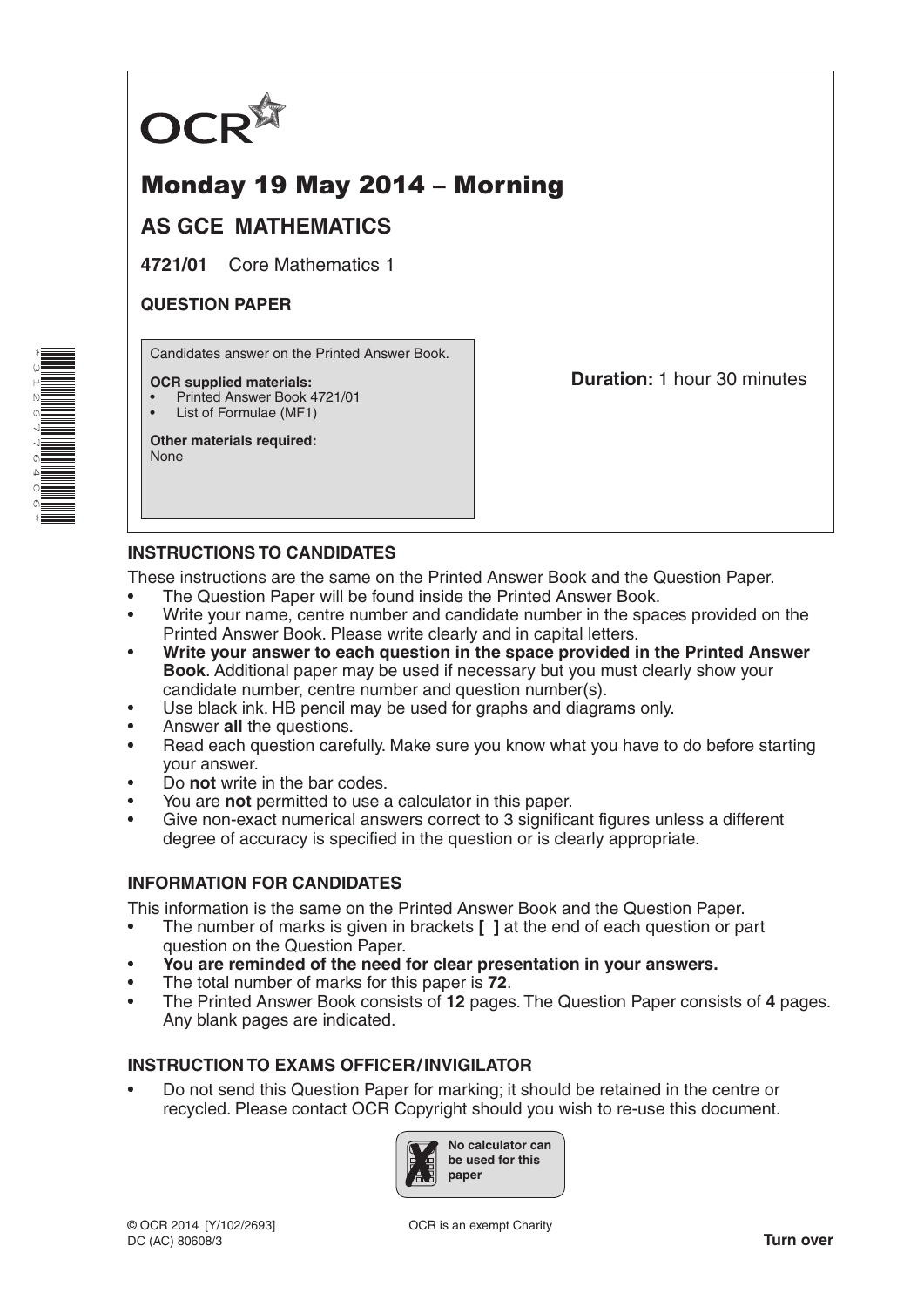- **1** Express  $5x^2 + 10x + 2$  in the form  $p(x+q)^2 + r$ , where p, q and r are integers. **[4]**
- **2** Express each of the following in the form  $k\sqrt{3}$ , where *k* is an integer.

(i) 
$$
\frac{6}{\sqrt{3}}
$$
 [1]

(ii) 
$$
10\sqrt{3} - 6\sqrt{27}
$$
 [2]

(iii) 
$$
3^{\frac{5}{2}}
$$
 [2]

**3** Find the real roots of the equation  $4x^4 + 3x^2 - 1 = 0$ . [5]

- **4** The curve  $y = f(x)$  passes through the point *P* with coordinates (2, 5).
	- **(i)** State the coordinates of the point corresponding to *P* on the curve  $y = f(x) + 2$ . [1]
	- (ii) State the coordinates of the point corresponding to *P* on the curve  $y = f(2x)$ . [1]
	- **(iii)** Describe the transformation that transforms the curve  $y = f(x)$  to the curve  $y = f(x+4)$ . [2]
- **5** Solve the following inequalities.

(i) 
$$
5 < 6x + 3 < 14
$$
 [3]

(ii) 
$$
x(3x-13) \ge 10
$$
 [5]

**6** Given that  $y = 6x^3 + \frac{4}{\sqrt{x}} + 5x$ , find **(i)**  $\frac{dy}{dx}$ d  $\frac{dy}{dx}$ , [4]

$$
(ii) \frac{d^2y}{dx^2}.
$$

- **7** *A* is the point  $(5, 7)$  and *B* is the point  $(-1, -5)$ .
	- **(i)** Find the coordinates of the mid-point of the line segment *AB*.  $[2]$
	- **(ii)** Find an equation of the line through *A* that is perpendicular to the line segment *AB*, giving your answer in the form  $ax + by + c = 0$  where *a*, *b* and *c* are integers. [5]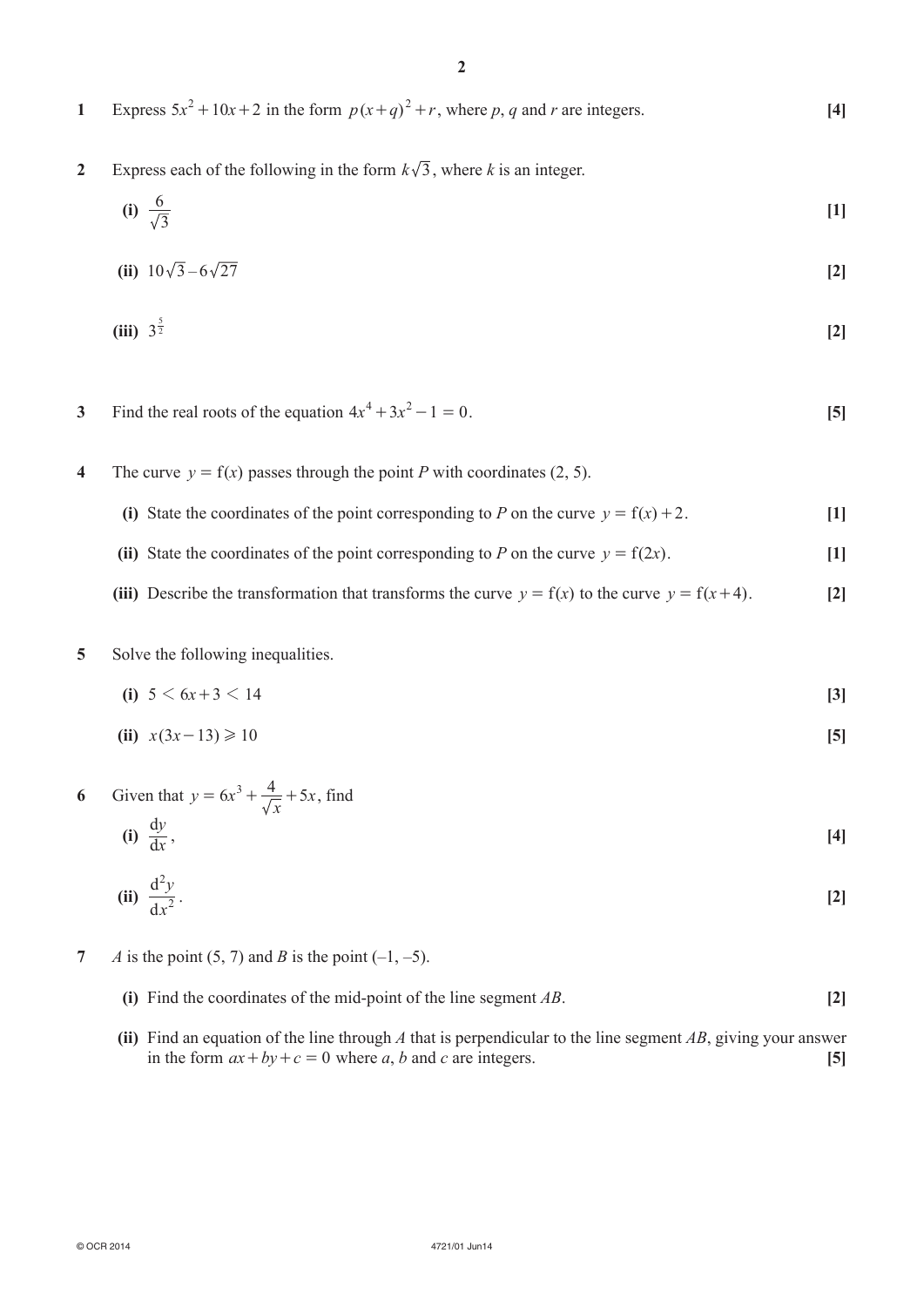- **8** A curve has equation  $y = 3x^3 7x + \frac{2}{x}$ .
	- **(i)** Verify that the curve has a stationary point when  $x = 1$ . **[5]**
	- **(ii)** Determine the nature of this stationary point. **[2]**
	- **(iii)** The tangent to the curve at this stationary point meets the *y*-axis at the point *Q*. Find the coordinates of  $Q$ .  $[2]$
- **9** A circle with centre *C* has equation  $(x-2)^2 + (y+5)^2 = 25$ .
	- **(i)** Show that no part of the circle lies above the *x*-axis. **[3]**
	- **(ii)** The point *P* has coordinates  $(6, k)$  and lies inside the circle. Find the set of possible values of *k*. [5]
	- **(iii)** Prove that the line  $2y = x$  does not meet the circle. **[4]**
- **10** A curve has equation  $y = (x+2)^2(2x-3)$ .
	- **(i)** Sketch the curve, giving the coordinates of all points of intersection with the axes. **[3]**
	- **(ii)** Find an equation of the tangent to the curve at the point where  $x = -1$ . Give your answer in the form  $ax + by + c = 0.$  [9]

#### **END OF QUESTION PAPER**